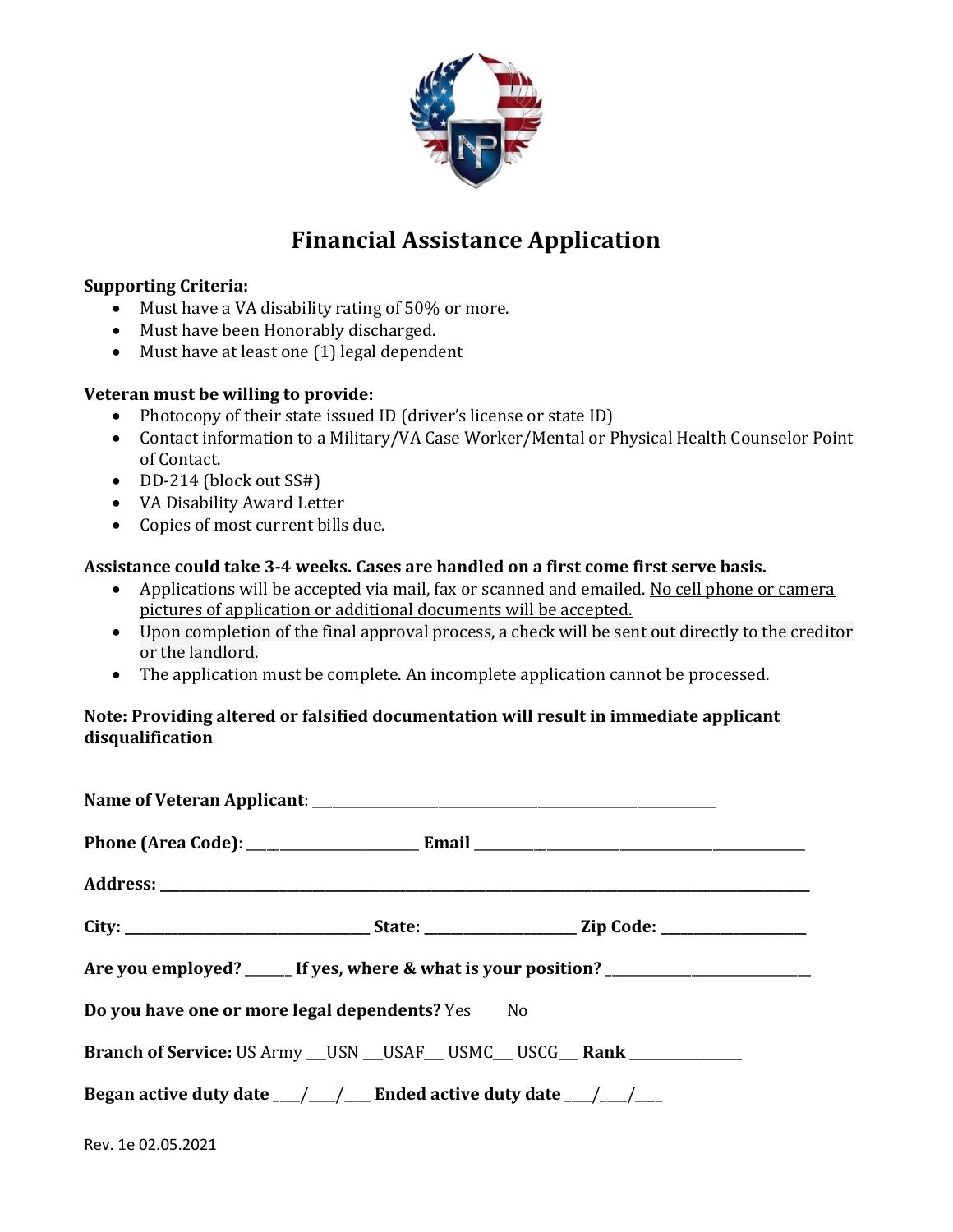

## What military campaign did you serve in and where

## **After serving in the above campaign(s), which of the following applies?**

- \_\_\_ I am not injured.
- $\Box$  I am service connected and currently rated  $\omega$   $\Box$ %
- \_\_\_ I am currently being evaluated/re-evaluated for service connection rating
- \_\_\_ I have a permanent disability.
- \_\_\_ I have been rated unemployable
- \_\_\_ I am currently undergoing a rehabilitation or recuperation program

# **How did you hear about the Nation of Patriots?** \_\_\_\_\_\_\_\_\_\_\_\_\_\_\_\_\_\_\_\_\_\_\_\_\_\_\_\_\_\_\_\_\_\_\_\_\_\_\_\_\_\_\_\_\_\_\_\_\_\_\_\_\_\_\_\_\_

### **Support Goals & Objectives**

#### **What type of expense are you requesting assistance with (please check the box)?**

- $\Box$  Household expenses mortgage, rent, repairs, insurance
- $\Box$  Vehicle expenses payments, insurance, repairs (Note: Major repairs for vehicles over ten years old are not eligible)
- $\Box$  Utilities
- □ Food & Clothing
- $\Box$  Children's needs: clothing, diapers, formula, school or childcare expenses
- $\Box$  Medical expenses: medical bills, prescriptions, eyeglasses (Note: Only the patient's portion of necessary or emergency medical care is eligible)
- $\Box$  Other (please explain):  $\Box$

#### **Please provide detailed information for expenses you are requesting assistance with:**

| Payment Due To: | Amount Outstanding: | Contact for additional verification |
|-----------------|---------------------|-------------------------------------|
|                 |                     |                                     |
|                 |                     |                                     |
|                 |                     |                                     |

## **How will your situation be financially improved in 3-6 months assuming The Nation of Patriots provides financial assistance**?